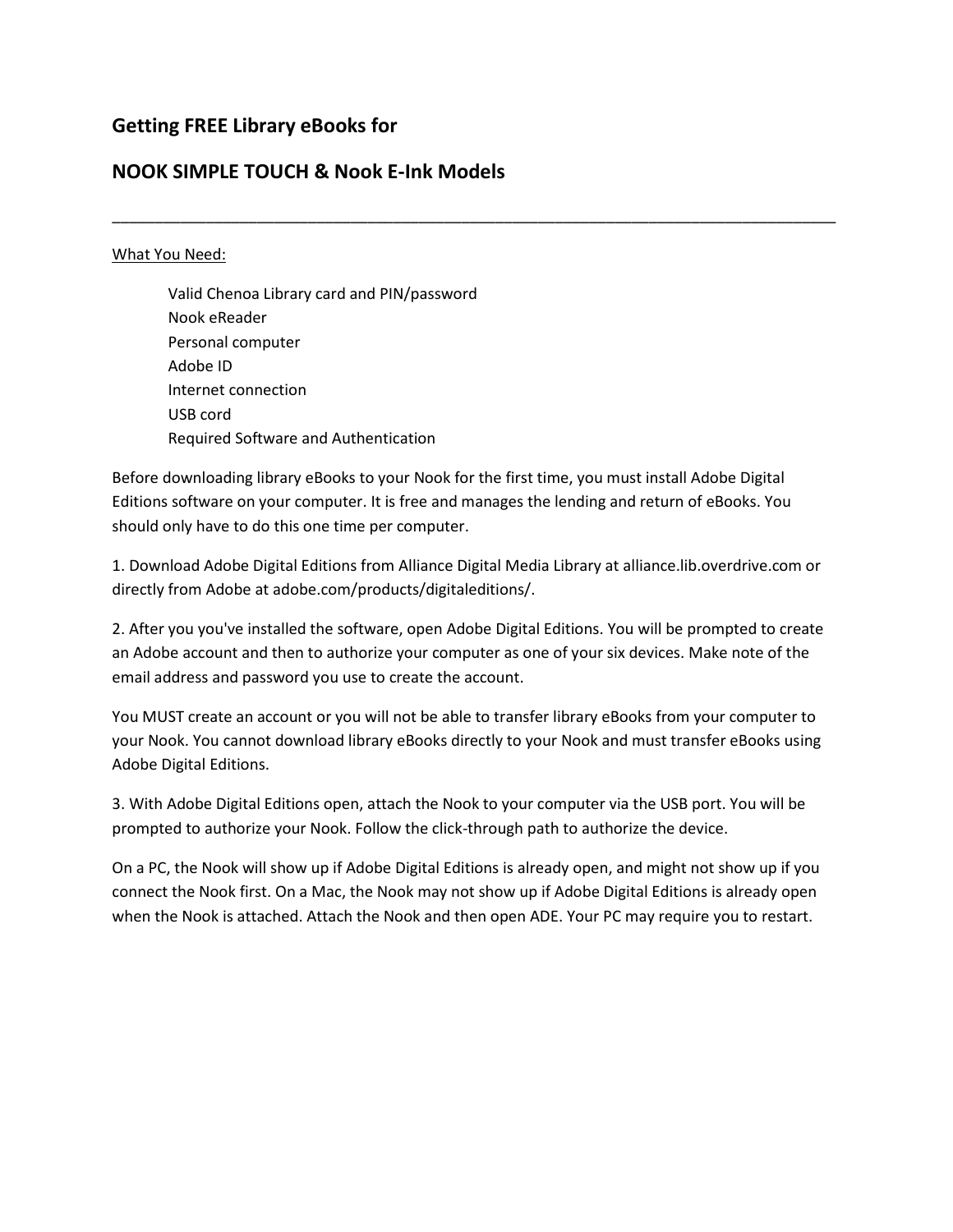## **Download eBooks**

1. Visit Alliance Digital Media Library at fondulaclibrary.org or at alliance.lib.overdrive.com through your computer's web browser.

2. Login to Alliance Digital Media Library by selecting the library which issued your library card and entering your card number (with D, no spaces) and PIN. Call the library at 815-945-4253 if you do not know your PIN.

3. Find a title to enjoy. When you've selected a title you want, click *Add to Cart*. For eBooks, you will need to check out the EPUB format, not Kindle format.

## 4. Click *Proceed to Checkout*.

5. Select the lending period you want (7, 14, or 21 days), then click Confirm check out.

6. Click *Download*. When asked whether you want to open or save the file, select *Open*. Be sure that the program selected to open the file is Adobe Digital Editions. The title should automatically open in Adobe Digital Editions.

## **Transferring an eBook to your Nook**

The following steps assume your Nook is already attached to your computer by the USB cord.

1. When the book opens in Adobe Digital Editions, click to the Library view (the Library book in the upper left). Titles you have downloaded are listed on the right. If you have a lot of titles, you may click on *Borrowed Items*.

2. Drag and drop the title you would like to transfer onto the Nook icon below the Bookshelves. You will see the file copy to the Nook. The title is now transferred to the device.

3. Safely eject your Nook from your computer, and then unplug the USB cable.

On a PC, click Safely Remove Hardware icon on the lower right of your monitor and then Safely Remove USB Mass Storage Device. When you see Safe to Remove Hardware, you may detach the Nook from your computer. On a Mac, unmount/eject the Nook using the Finder before unplugging. Detach the Nook from your computer.

4. Tap the menu icon at the bottom of your Nook for My Library. The book you downloaded will appear under *My Documents*. Scroll down to the title. Tap View item details and options. Tap Read to begin reading your eBook.